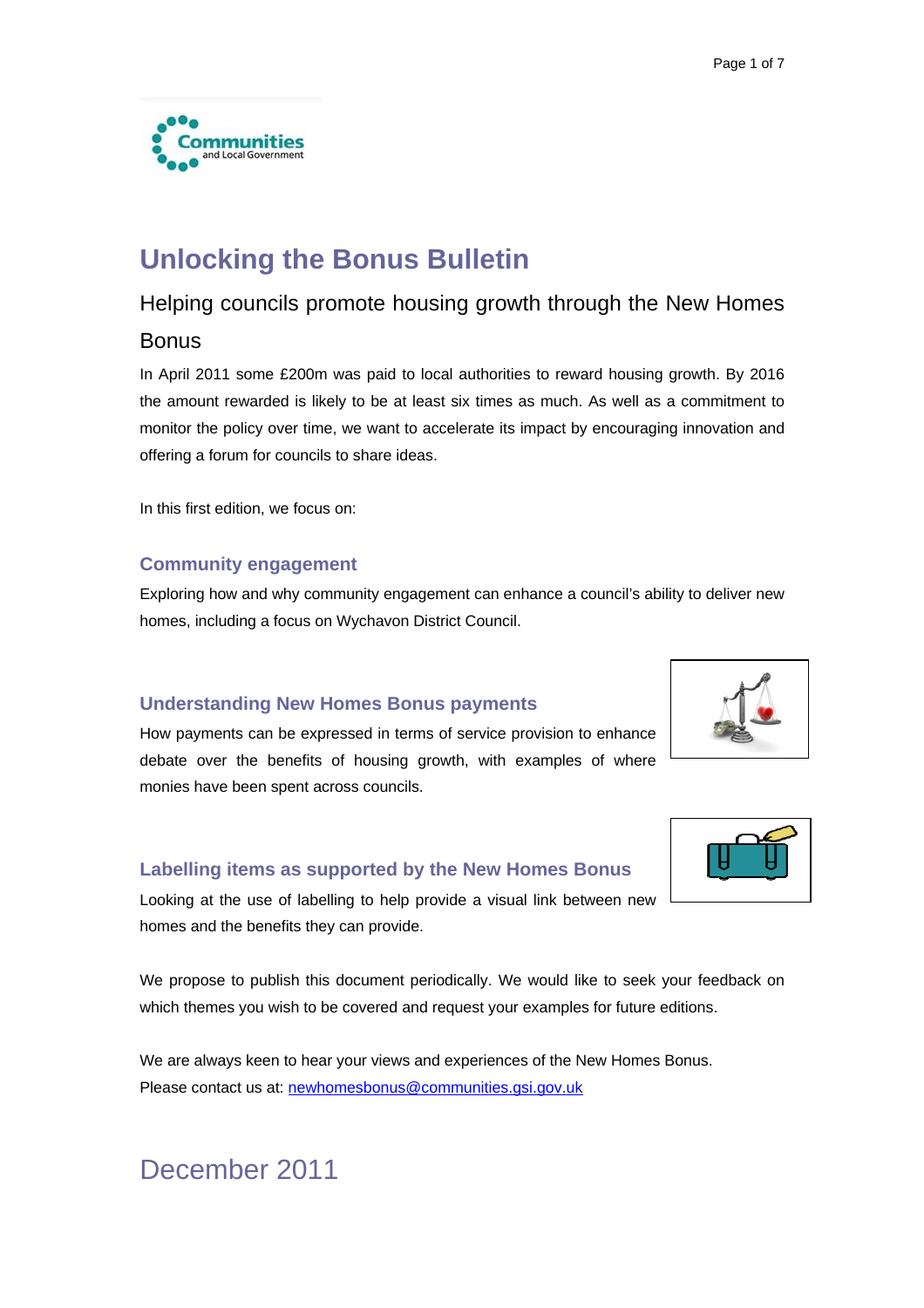## Community engagement

Simply giving people the incentives and information may not be enough to drive change. People do not like to feel out of control, yet too much information or choice can be counterproductive as they become overwhelmed. However a participatory approach can be highly motivational and effective in encouraging behavioural change.

People like to be involved in the decisions that affect them. Community engagement can foster a sense of responsibility, improve well-being and deliver better outcomes. In some cases the level of trust in central and local government can be low, with local people uncertain of the reasons behind certain decisions. This can be overcome by involving local people in decision making, which increases trust in decisions as well as improving transparency.

The extent of participation can be adapted to suit local desires and complement existing policies. For example, under the Localism Act communities may adopt neighbourhood plans to determine the level and location of housing growth, which would determine the level of Bonus received. In areas where decisions remain in council hands, communities could be consulted on where they would like the Bonus to be spent. For example communities could be encouraged to form forums so that changes can be more directly responsive to their identified needs.



#### **Evidence box**

The Big Green Challenge demonstrates that community-led innovation can be a powerful means for responding to national challenges. It encouraged local innovation to improve energy efficiency in local communities.

The finalists achieved an average reduction in CO2 emissions of 15 per cent during the final year (with the winning projects achieving between 10 and 32 per cent reductions). In addition 80 per cent of applicants felt that changing practice was a crucial part of the solution.

#### **Case study**

Elmbridge Council in Surrey received £450k as its New Homes Bonus payment in April 2011. To help decide where this money should be spent, the council has invited its community to put forward ideas via an existing community group – Elmbridge 50 plus. Suggested ideas have included funding for Elmbridge groups that have applied to the borough for grants to support their work, funding for other charitable groups working in Elmbridge affected by the cuts in government funding, funding for public libraries under threat of closure, and increased small business rate relief for small local shops.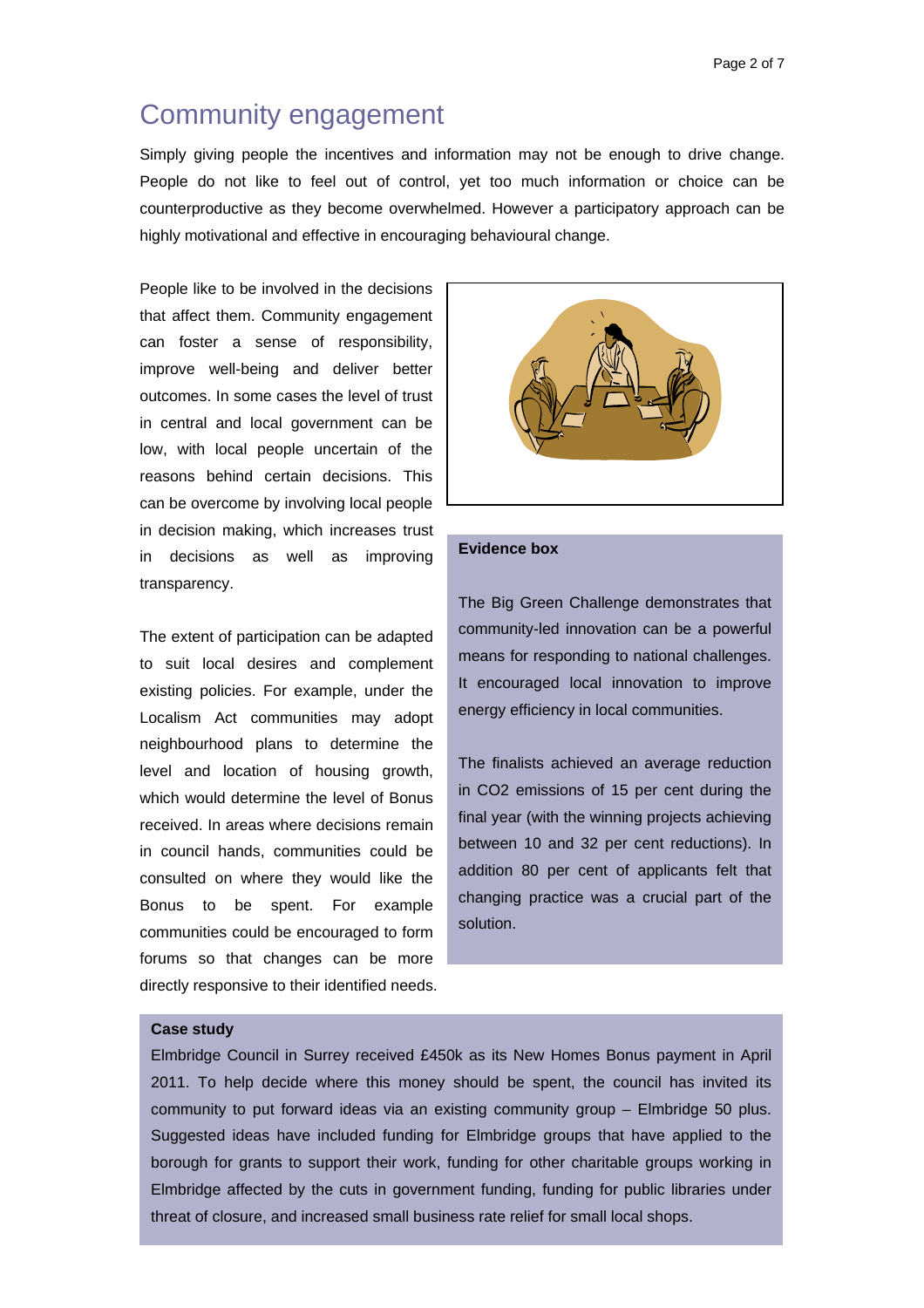## New Homes Bonus in action:



### **Community engagement in Wychavon DC**

After consultation with its local communities in Summer 2011, Wychavon District Council published its protocol in September detailing the use of the monies received from the New Homes Bonus. The aim of which was *"…to ensure that the economic benefits of growth are returned to the local authorities and communities where that growth takes place"***.** 

 Wychavon council consulted with local representatives on the New Homes Bonus. The purpose was to provide a briefing of the scheme, the proposals for use of the monies and how areas could benefit. The aim was to invite views on the proposals, seek feedback on how the money should be used and identify items that the monies could be spent on in their areas. The consultation comprised of two processes: a targeted consultation and an evening event.



*"I especially support the principle of communities taking a lead to decide how they wish monies to be spent within their local areas…"* [Resident who took part in the consultation]

*"[it is a] transparent, local scheme… and* **we aim to return the money to communities"** [Chief Executive]

A **targeted consultation** was run for approximately 4 weeks: the draft New Homes Bonus protocol and a set of nine questions were sent out to all town and parish councils, local MPs, members of Wychavon Strategic Partnership, the three area-based partnerships and the other Worcestershire councils. More details can be found at the link below. An **evening event** for parish and town council representatives allowed for a direct conversation including, a presentation, group discussion, questions and feedback.

After community engagement the final protocol allows parishes to choose where to reinvest up to 40 per cent of the bonus on community facilities and infrastructure – for example, village hall improvements, flood protection, bus subsidies, play areas, allotments and green initiatives.

For more detail: <http://www.wychavon.gov.uk/cms/pdf/New%20Homes%20Bonus%20Scheme%20protocol2.pdf>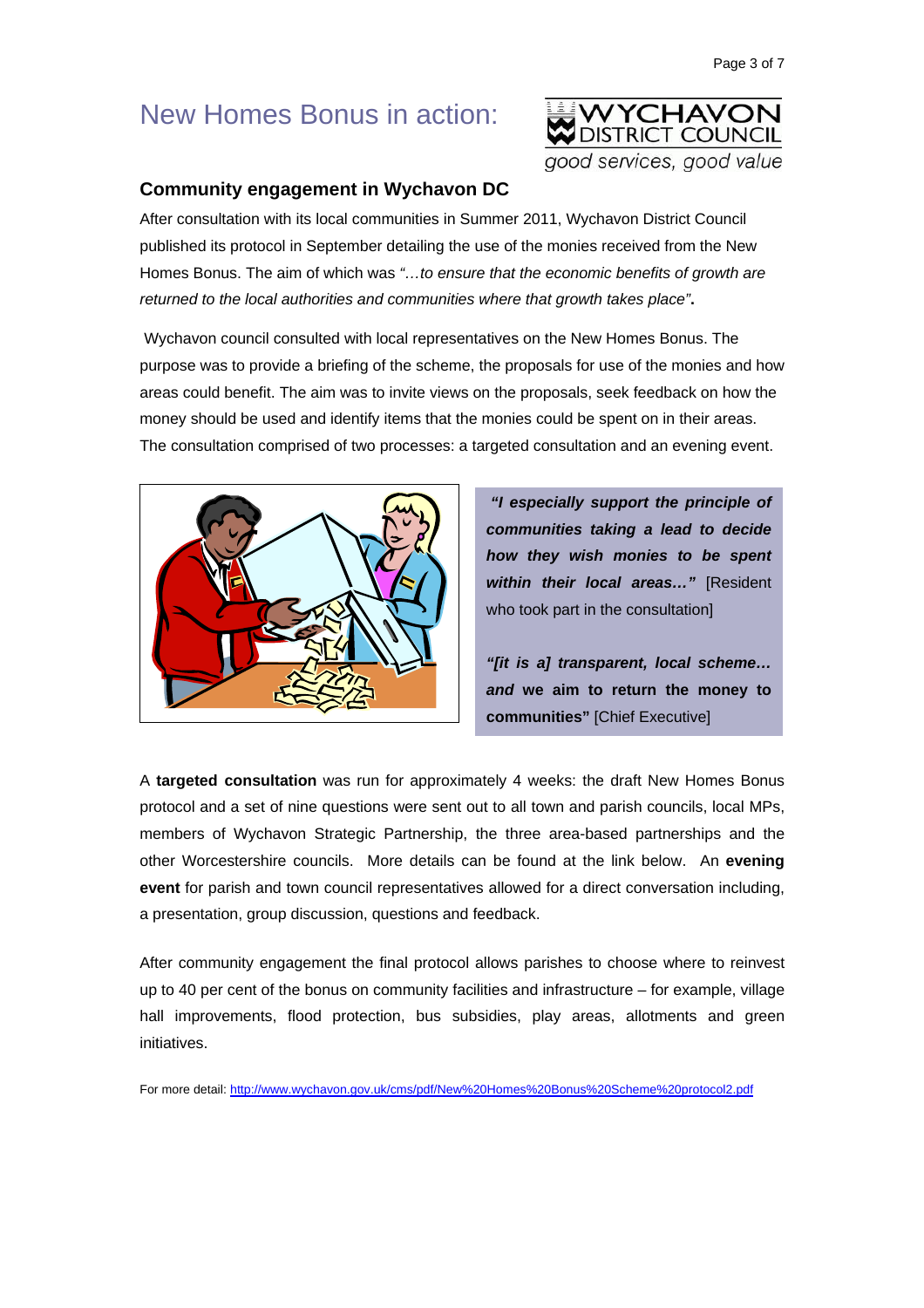## Understanding New Homes Bonus payments

It can be difficult for the average person to comprehend multi-million pound budgets. If a local council received £2m from the New Homes Bonus would this represent 1% of their budget or 10%? What does this additional money mean in terms of public services?

People can sometimes find it hard to comprehend large numbers and are often influenced by how they are presented. This can blunt the impact of the incentive and makes it more difficult to change the debate over housing growth. It is therefore important that benefits are made tangible as this will allow for more informed choices. Benefits can be displayed effectively as tangible outcomes, such as the examples at the bottom of the page.

In year one, we have already seen numerous different ways in which New Homes Bonus payments can be spent. On the next page we highlight six examples of how monies are being spent: **community assets; business; local priorities; housing investment and local service protection and enhancement.** This shows how delivering the benefits of housing growth can be adapted in innovative ways to meet local demands.

#### **Evidence box**

In 2004 Oxfam launched its 'unwrapped' campaign which offers virtual gifts (e.g. school supplies for £7) as an alternative to a standard monetary donation. This provided a link between donation and impact, exemplifying exactly what an individual donation will deliver and prompted a positive response from consumers with more than a million gifts sold in the first 3 years.



#### **New Homes Bonus sample ready-reckoner**

Evidence suggests that we place greater value on the things we already have. This could be applied by presenting what services can be maintained as a result of new housing growth. Although costs may vary across the country, these are illustrative examples of how rewards for housing growth could be expressed to better inform the local debate, authorities could also produce their own examples:

- **800 new homes could ensure two Sure Start children's centres remain open;**
- 180 new homes could pay for a day centre to care for the elderly to be kept open;
- 100 new homes could cover the cost of two trained child social workers and two full time hospital nurses for one year;
- 30 new homes could save your small public library from closure;
- 15 new houses could pay for two cricket training nets to be installed.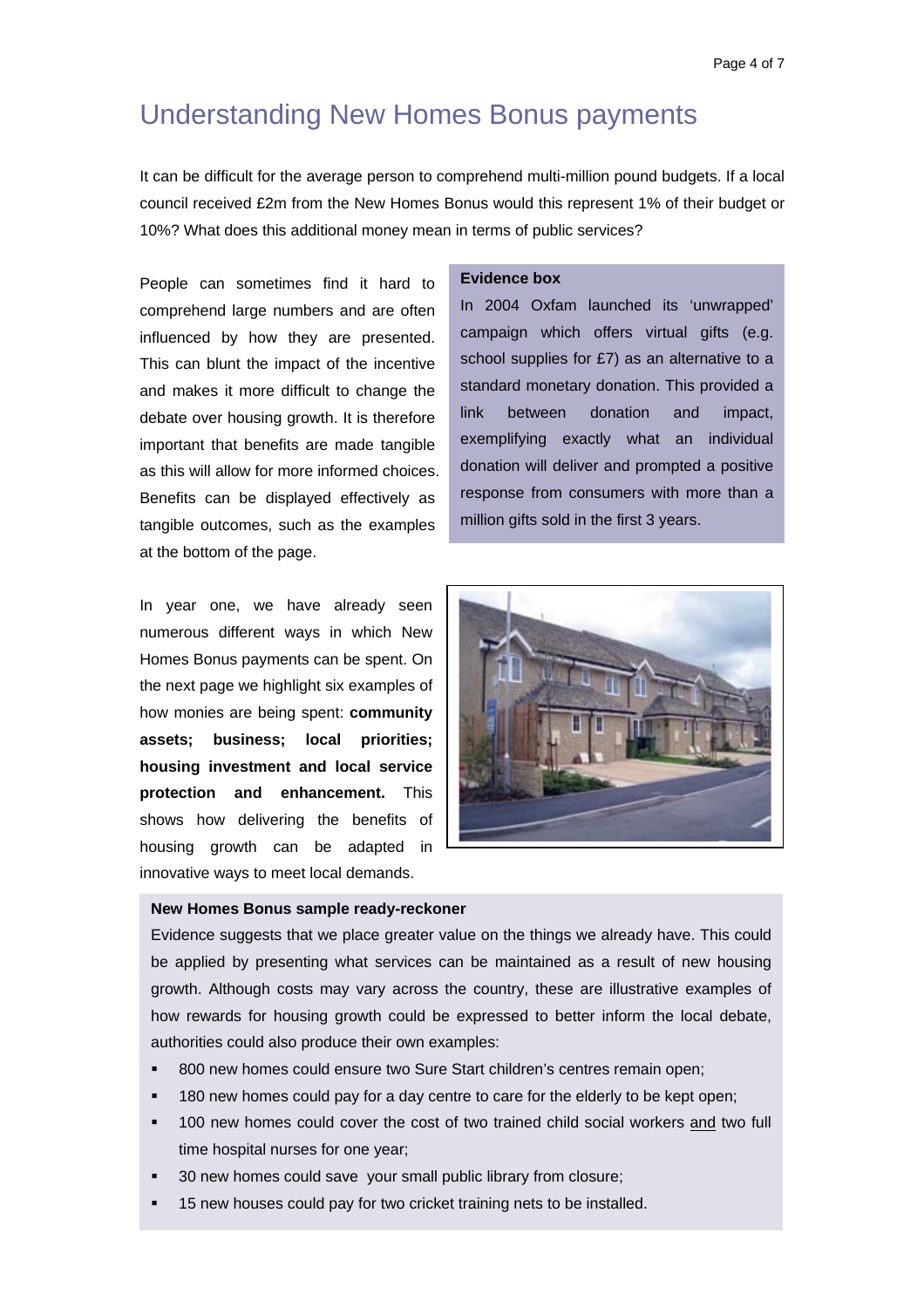#### **FIGURE ONE: SPECTRUM OF WHERE NEW HOMES BONUS MONIES ARE BEING SPENT.**

**DELIVERING COMMUNITY ASSETS** *New Homes Bonus funding is unringfenced, and thus can be spent on non-housing related items that the community desires.* 

#### **PROMOTING BUSINESS**

*The rewards from housing growth can be used to promote economic regeneration, attracting business to the area and improving New Homes Bonus receipts in the future.* 

## **RESPONDING TO LOCAL PRIORITIES**

*The Bonus can help fund specific local projects or requests from local groups.* 

#### **DIRECT HOUSING INVESTMENT**

*New Homes Bonus monies can be directly ploughed into housing projects; either through delivery of new stock, tackling empty homes or aiding private developers.* 

**SUPPORTING LOCAL SERVICES** *The benefits from housing growth can be used to help maintain and enhance local public services.* 

**PROTECTING FRONTLINE SERVICES** *The benefits from housing growth can be also used to help maintain local public services.* 

**Woking Borough Council –** has set the Bonus aside for enabling the development of Community Assets, such as community halls and recreational facilities. Residents and community associations are being consulted about the facilities they require. This will help demonstrate that the Council will support the increasing number of homes in the borough with improved community infrastructure.

**Plymouth City Council –** intends to ring-fence its New Homes Bonus rewards as part of the Plymouth Growth Fund. The fund, which pools resources from other Government initiatives such as Tax Incremental Finance, aims to increase the city's population by 50,000; create 42,000 new jobs; and deliver 30,000 new homes. It includes regeneration of the city centre and waterfront to deliver new retail and business quarters.

**The Vale of White Horse District Council –** At the request of local traders the Council are using the Bonus to introduce free car parking to the three market towns: Abingdon, Faringdon and Wantage, in order to boost town centre vitality. This has the support of the local communities and will increase the importance of the three market towns as centres of local community activity.

**Sheffield City Council** - a strategy is being developed for using the bonus to promote housing and economic regeneration and minimising the number of long term empty properties in order to improve future New Homes Bonus receipts. Examples include: making sites more viable for development, the preparation of local and neighbourhood plans, and affordable rent and mortgage assistance schemes to help first time buyers.

**Rugby Borough Council** is committed to growth, which it believes is crucial to the prosperity of current and future generations. The resulting New Homes Bonus, coupled with the Council's radical approach to efficiencies and savings has meant that front line services have been maintained and in some cases enhanced. For example refuse collection has been increased and the Council has committed to the construction of a new Leisure Centre.

**Bath and North East Somerset Council** used the Bonus to help tackle a £12m savings target and protect priority frontline services. For example, they have maintained funding for street cleaning, kept open all eight of their library branches, and increased the number of foster care places to prevent the use of costly residential placements.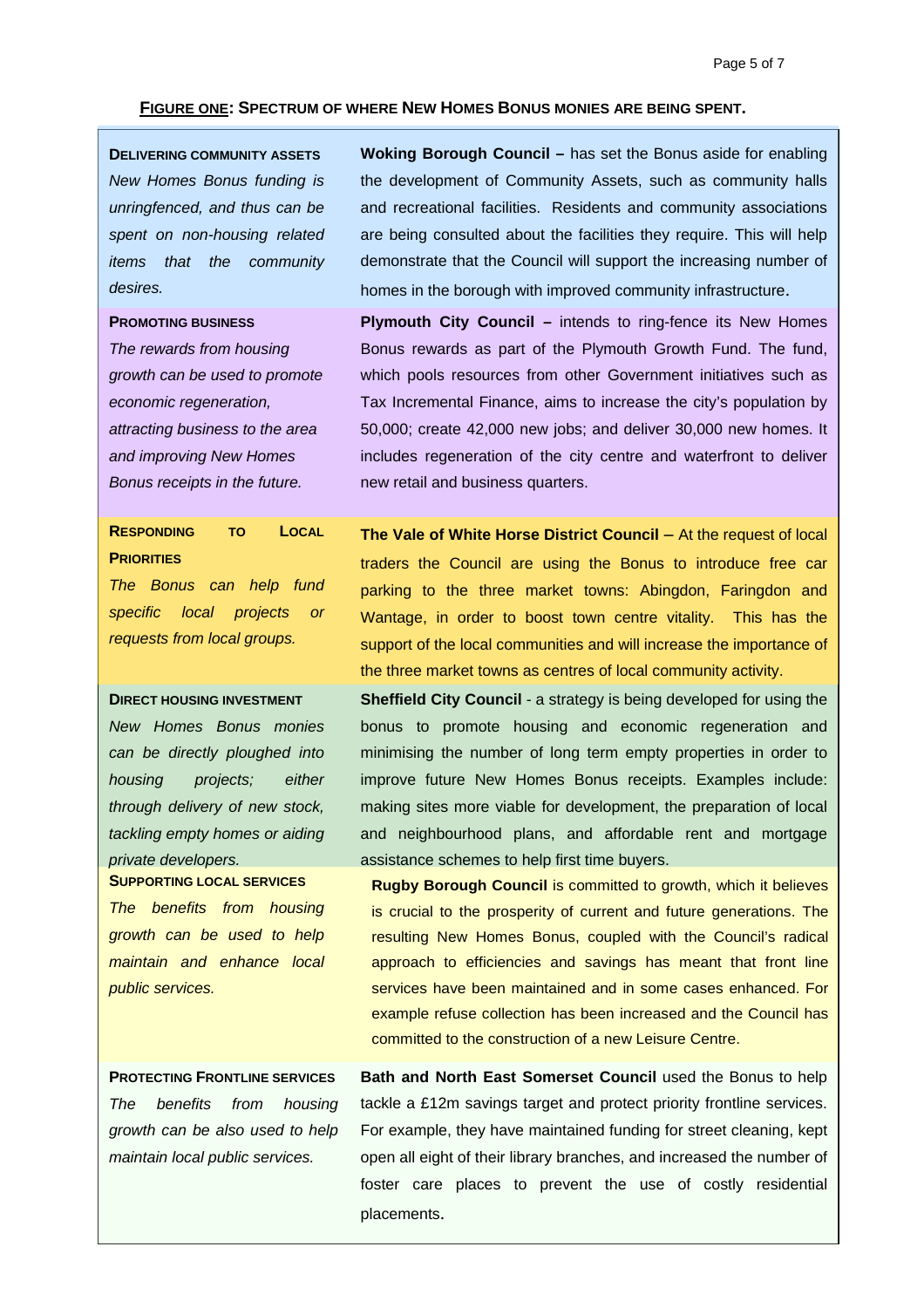# Labelling items as funded by New Homes Bonus

Across the country various items of infrastructure and community facilities are labelled as supported by the National Lottery or European Union. This promotes a positive link between items and the source of funding and this approach can be applied to the New Homes Bonus in promoting the benefits associated with housing growth.

By labelling items as supported by the New Homes Bonus, an explicit link will be made between funding and provision. This method of promoting the Bonus allows benefits of growth to be viewed by both those within and outside the local area (e.g. those who work in or visit the area). It therefore can provide a long-term reminder of what housing growth can help to deliver and create competition, as those who visit or work in the area demand similar benefits for their local community.

Although it is clear that some items of expenditure are easier to "label" than others, there is evidence to suggest that people are interested in where funding is spent. Research by GfK NOP in 2010 found that 1 in 3 people expressed an interest in knowing where The National Lottery money is spent. For public funds, it is reasonable to assume the level of interest may be greater.



#### **Evidence box:**

The National Lottery Promotions Unit (NLPU) aims to raise public awareness of and support for the benefits of the distribution of Lottery funding. In 2003 the Unit launched blue plaques with the crossed-fingers logo to mark lottery-funded projects and venues.

In 2009/10, the Unit campaigned to take information about Lottery funding direct to local communities. Of those surveyed, 98% said the events raised their awareness of Lottery funding in their area. An independent evaluation (in March 2010) highlighted that the most frequently delivered message by the Unit was *"Lottery funding is making a difference to local communities"*.

**Labelling in practice:** An example of what a New Homes Bonus label could look like is presented here – see right. It provides a simple design to advertise the policy, but allows plenty of space for the relevant local council to use it is wishes (e.g. for their own logo). *Supported by*